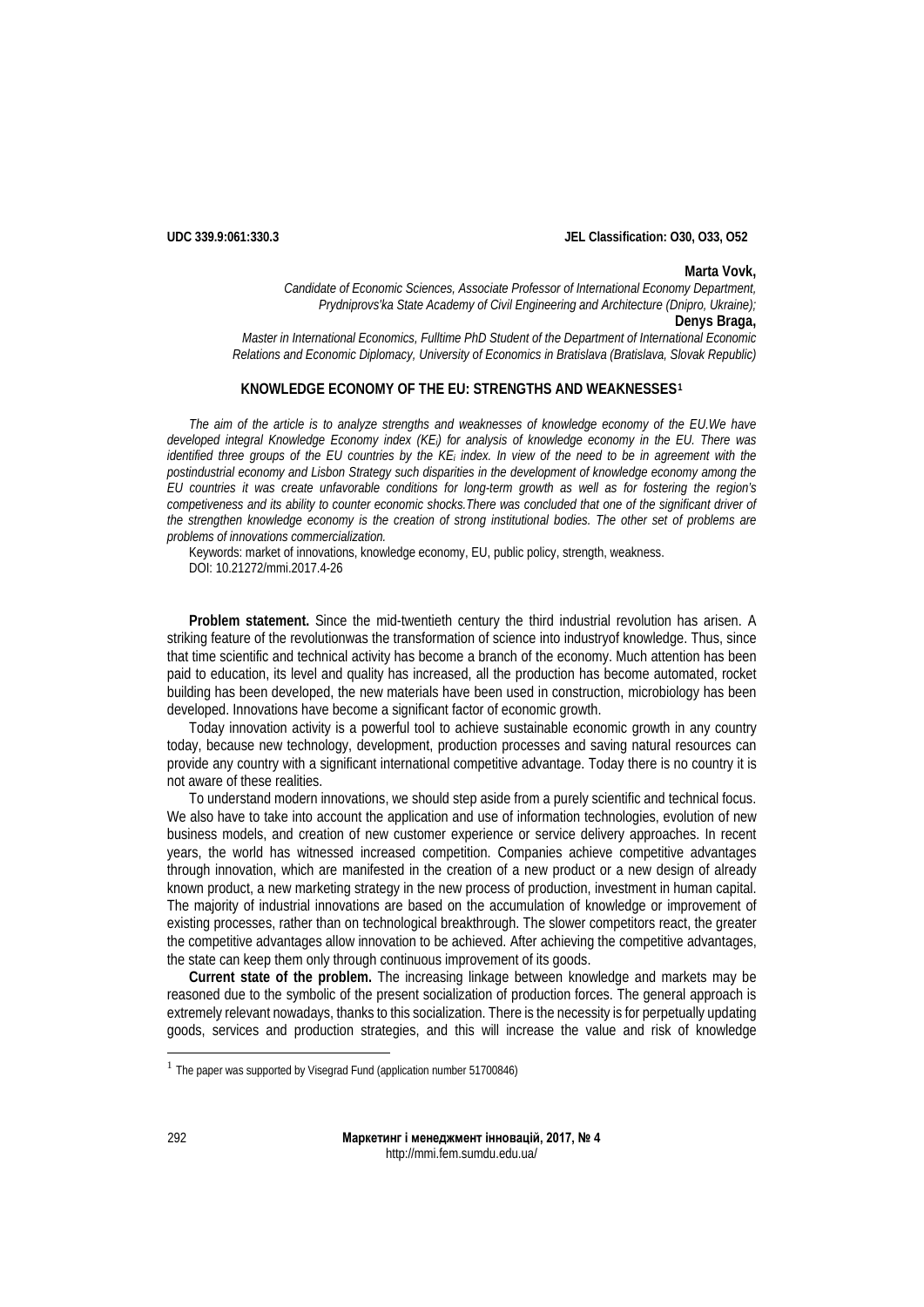#### development and distribution [1, 3].

The general questions regarding creation of trade and its diversion in the European Common Market have been discussed in early 1967 by Balassa [2]. Author has presented some probationary assumption regarding the impact of the European Economic Community on trade flows during the six-year period that has elapsed since the Common Market's formation.

The research made by Laforet [18] focuses on the relationship between size, strategic and market orientation and innovation. The results show an interesting connection between a firm's innovativeness, its size, strategic (or competitive) and market orientation.

Curtis J Milhaupt [20] in his paper made a great attempt to analyze American and Japan markets for Innovations. The author has proved a significant role of venture capital in formation of markets for innovations. Also, author show that the market for innovation in Japan, is increasingly crucial for Japanese economic competitiveness and vitality [4]. The link between the EU product market reform and innovations has been analysed in the report developed by Rachel Griffith at al [15]. The report analyses the impact of product market reforms, in the form of the EU Single Market Programme [6,7], on the level of product market competition and the subsequent effects of competition on innovation activity and productivity growth. The report for the first time is summing-up the main ideas from the existing theoretical and empirical studies on the relationship between competition and innovation and uses findings to modify the subsequent empirical analysis [5].

Avadikyan and Cohendet [1] have focused their research on the central and difficult issue long-faced by the UK Ministry of Defense in implementing effective governance mechanisms rising from the continual trade-off between short-run market driven measures motivated by powerful arguments, and much long term and relative issues in terms of knowledge economics [8].

**Unsolved issues as part of the problem.** Lisbon strategy has become an expression of the desire of the EU government to implement the ambitious plans related to becoming "*the most competitive and dynamic knowledge-based economy in the world"* by 2010 [9].

The achievement of above-mentioned goal requires a number of measures directed to the development of innovative infrastructure that, in turn, is possible if the government establishes effective terms of innovative market performance and promotes the development of the European area of innovative research. R&D investments have become the main economic tool that can make considerable contribution to this goal, at the same time meeting the objective of the Barcelona European Council to increase R&D investment to 3 % of GDP by 2010[9].

The achievement of this point is considered as a powerful factor of long-term economic growth and increase in employment in Europe as it has been found that such increase of R&D investment would contribute to increase in GDP by 0.5 % and employment level by creating 400.000 additional jobs per year after 2010 [7].

Achievement the point of 3% was expected by increasing investments in research by 8 % annually (calculated as average between public and private expenditures, 6 % and 9 % accordingly). But until today these plans have not been implemented [7].

Originally anticipated that the growth of R&D investments will be coordinated by the EU Commission communication "More research for Europe – Towards 3 % of GDP", 2002 [10]. This tool was kindly supported by stakeholders and that resulted in the development of the Action Plan "Investing in research" that was reviewed by the Commission in 2003 [11]. The Action Plan was also supported by the Commission Staff Working Paper and numerous studies. It has provided a centered system of measures aimed at increasing investment in Europe.

Since 2003, all member states have triggered the innovative development measures according to the Action Plan. Almost all the EU countries have their own targets and areas of R&D investment.

The synergies of the overall research investments in the EU have resulted in increasing the share of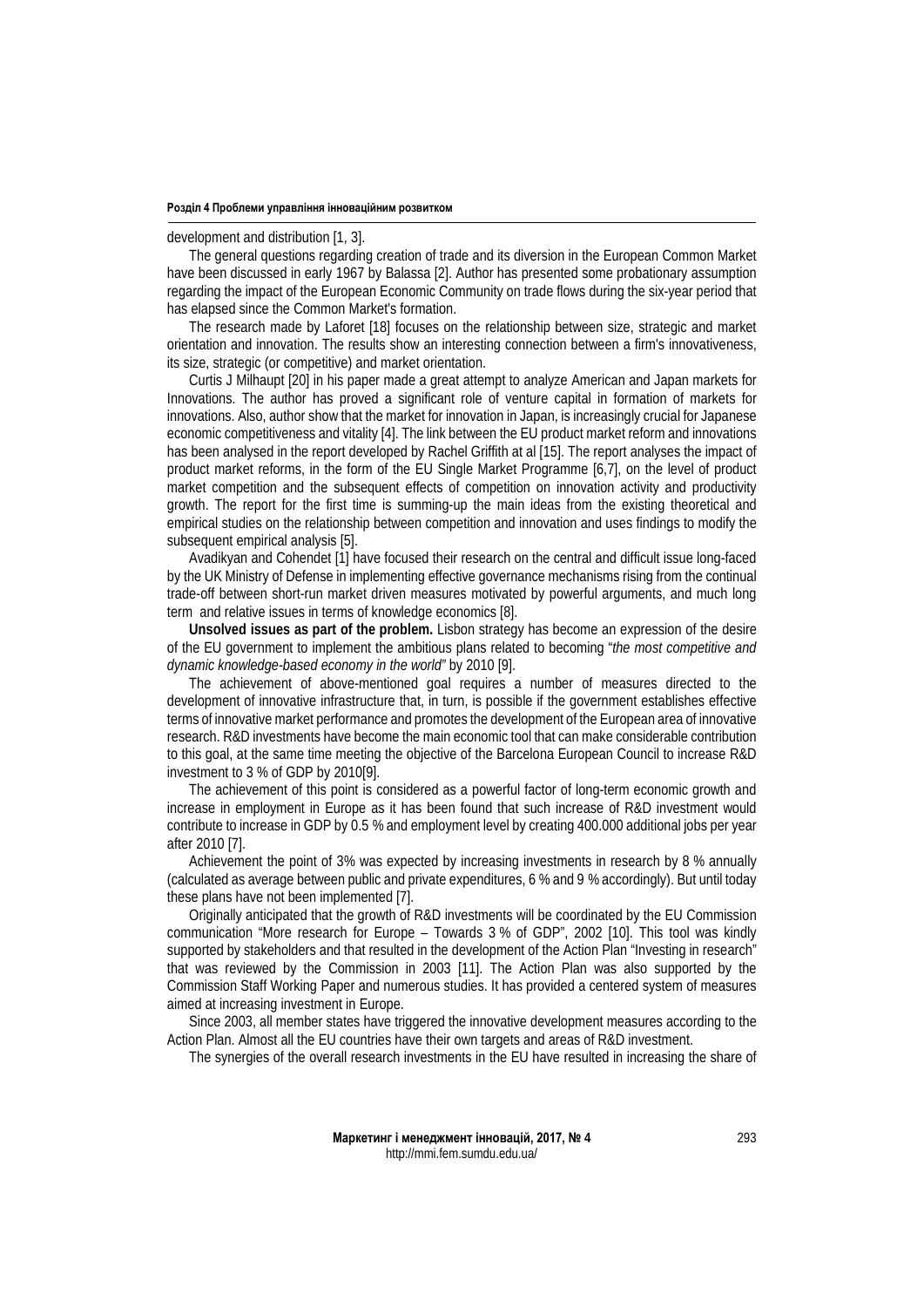#### *М.С. Вовк, Д.О. Брага.* **Економіка знань в ЄС: сильні та слабкі сторони**

R&D investment in GDP to 2.6 % in 2010 [7]. Despite there has been achieved a considerable progress in R&D investment, in most member states public and private R&D investment stay insufficient for achieving national and the EU targets.

In 2005, the new Commission reviewed the Lisbon strategy and proposed the European Partnership for Growth and Jobs [12]. The European Council pointed out "*knowledge and innovation for growth"* as one of the three main pillars of the Partnership for Growth and Jobs. In the Framework of the Partnership the 3 % objective for R&D investment in Europe Hs been also confirmed [12].

It should be noted that R&D investment in Europe is promoted by Integrated Guidelines for Member States. Notably, Guideline 7 calls to "*increase and improve investment in R&D"* and outline focuses for R&D investment [13, p. 21]. Furthermore, Guideline 8 states that there is a need "*to facilitate all forms of innovation"* [13, p. 21].

Member States implemented these programmes according to "National reform Programmes" published in autumn 2005.

A number of actions for promoting R&D investment are implemented under Community Lisbon Programme, particularly in the Communication "More Research and Innovation – A Common Approach", adopted on the 12th of October [14]. This Communication outlines an integrated action plan that addresses the full research and innovation area and defines a number of new actions that are not in the framework of the Action Plan of 2003 [10].

Implementation of the measures defined in the latest Communication will allow Europe to develop its research and innovation potential. This is an important step towards the development of sustainable and innovative economy in the EU for meeting international challenges.

**Aim of the article.** The aim of the article is to analyze strengths and weaknesses of knowledge economy of the EU.

**Main results of the research.**Advantages of the EU to become a knowledge-based economy can be grouped into five points. Firstly, industry chain links between scientists & research institutions and industries, which build cooperation based on mutual benefit and collaboration between public and high innovative sectors. Secondly, the platform for policy development to provide a basis for exchange and cross-policy decisions in field on innovations and not only. Thirdly, a high technology innovations can accelerate the modernization and diversification of the regional economies. Fourthly, the governments are active players as stakeholders from innovative firm's activities that lead to legal status of such as a nonprofit organization, and help them to create the most favorable conditions for doing business at an early stage of growth. The last but not least, the support of economic growth, leading to a high level of employment.

It is impossible to create a new economy without a strong and well developed public policy.Features of the EU innovations policy can be defined in three main points. Firstly, focus on R&D and technological innovation flowing out from the results in knowledge transfer activities, starting from the idea of an innovative company to be turned into innovative products and innovative products for commercialization and technology transfer fade from country to country or from organizations. Secondly, long-term strategic economic development tool for the society, helping to diversify the economy and increase in tax revenues. Finally, the business climate in order to maintain the essential elements in the innovation process create the best conditions for the growth of start-ups.

Threats and weaknesses of the EU are the most difficult to investigate in some respects. This is due to the fact that innovation systems are potential tool in the strategy of the countries with different points of view and to combine all the elements of influence on the development and usage of innovations in such aspects as economic, social, political and organizational.

Furthermore, there is a difficulty in complex assessing knowledge potential of the EU countries as there are a lot of indicators in this field. We have analyzed the EU countries by some indicators for knowledge-based economy (table 1).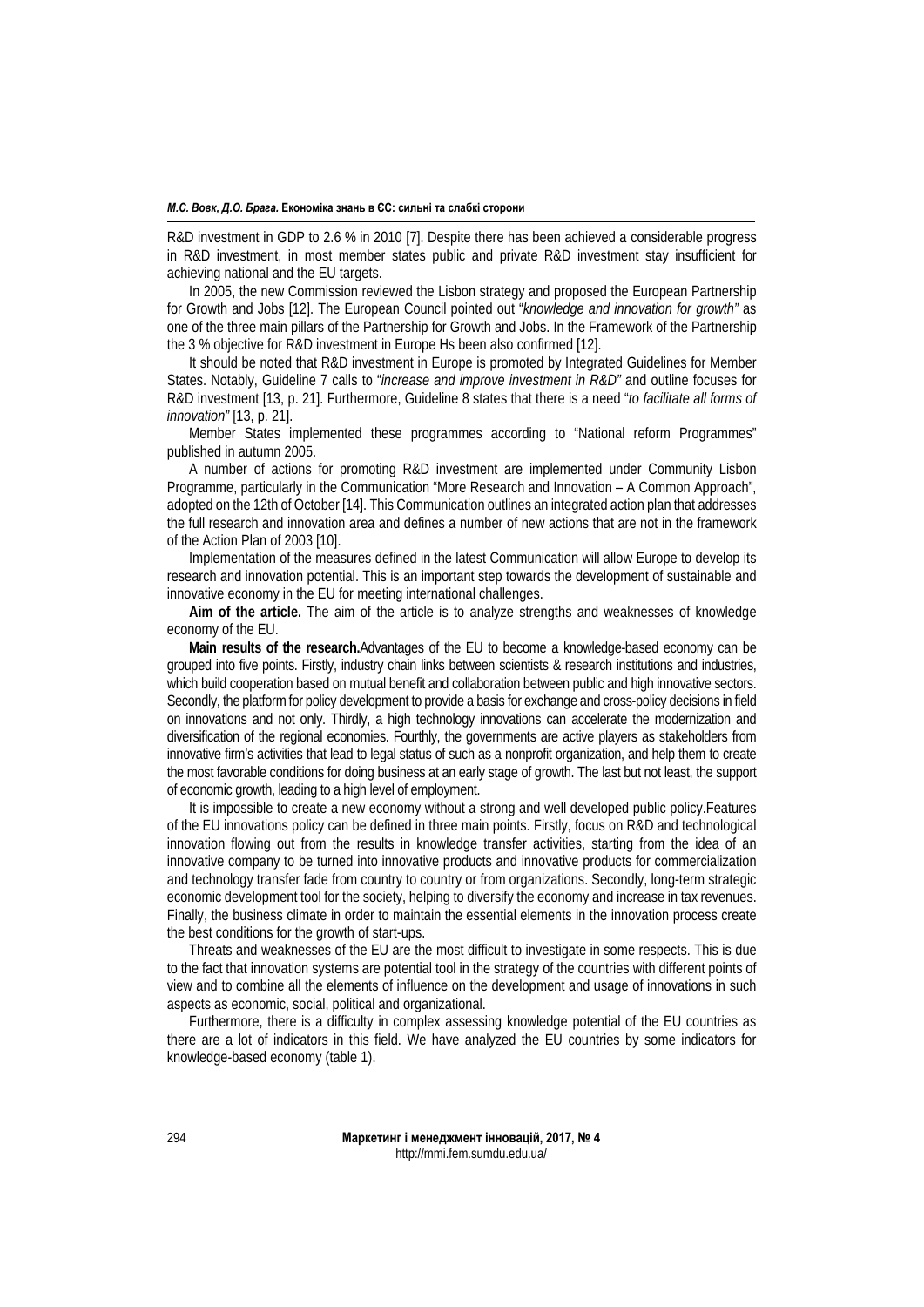|                       | Knowledge Economy Index (KEI), 2012 |            |           |                  | Percentage of total | Patient        |
|-----------------------|-------------------------------------|------------|-----------|------------------|---------------------|----------------|
|                       | Economic Incentive                  |            |           | Information and  | employment in       | applications,  |
| Country               | and Institutional                   | Innovation | Education | Communication    | knowledge-intensive | residents,     |
|                       | Regime                              |            |           | Technology (ICT) | activities, 2015, % | millions, 2014 |
| Austria               | 9.26                                | 8.87       | 7.33      | 8.97             | 36.4                | 2.092          |
| Belgium               | 8.79                                | 9.06       | 8.57      | 8.42             | 42.2                | 0.889          |
| Bulgaria              | 7.35                                | 6.94       | 6.25      | 6.66             | 28.3                | 0.218          |
| Croatia               | 7.35                                | 7.66       | 6.15      | 8.00             | 31.3                | 0.17           |
| Cyprus                | 7.71                                | 7.71       | 7.23      | 7.57             | 37.8                | 0.004          |
| <b>Czech Republic</b> | 8.53                                | 7.90       | 8.15      | 7.96             | 30.5                | 0.91           |
| Denmark               | 9.63                                | 9.49       | 8.63      | 8.88             | 39.1                | 1.377          |
| Estonia               | 8.81                                | 7.75       | 8.60      | 8.44             | 34.1                | 0.044          |
| Finland               | 9.65                                | 9.66       | 8.77      | 9.22             | 38                  | 1.419          |
| France                | 7.76                                | 8.66       | 8.26      | 8.16             | 39.5                | 14.5           |
| Germany               | 9.10                                | 9.11       | 8.20      | 9.17             | 36.9                | 48.154         |
| Greece                | 6.80                                | 7.83       | 8.96      | 6.43             | 34.9                | 0.651          |
| Hungary               | 8.28                                | 8.15       | 8.42      | 7.23             | 34.5                | 0.546          |
| Ireland               | 9.26                                | 9.11       | 8.87      | 8.21             | 41.9                | 0.263          |
| Italy                 | 7.76                                | 8.01       | 7.58      | 8.21             | 32.9                | 8.601          |
| Latvia                | 8.21                                | 6.56       | 7.73      | 7.16             | 32.2                | 0.103          |
| Lithuania             | 8.15                                | 6.82       | 8.64      | 7.59             | 31.7                | 0.123          |
| Luxembourg            | 9.45                                | 8.94       | 5.61      | 9.47             | 51.6                | 0.128          |
| Malta                 | 8.94                                | 7.94       | 6.86      | 7.80             | 43.8                | 0.005          |
| Netherlands           | 8.79                                | 9.46       | 8.75      | 9.45             | 38.1                | 2.294          |
| Poland                | 8.01                                | 7.16       | 7.76      | 6.70             | 29.4                | 3.941          |
| Portugal              | 8.42                                | 7.62       | 6.99      | 7.41             | 32.7                | 0.722          |
| Romania               | 7.39                                | 6.14       | 7.55      | 6.19             | 20.9                | 0.952          |
| Slovak Republic       | 8.17                                | 7.30       | 7.42      | 7.68             | 34.5                | 0.211          |
| Slovenia              | 8.31                                | 8.50       | 7.42      | 7.80             | 30.6                | 0.47           |
| Spain                 | 8.63                                | 8.23       | 8.82      | 7.73             | 32.7                | 2.953          |
| Sweden                | 9.58                                | 9.74       | 8.92      | 9.49             | 44.4                | 1.984          |
| United Kingdom        | 9.20                                | 9.12       | 7.27      | 9.45             | 43.6                | 15.196         |

*Table 1* – **Knowledge economy indicators in the EU** (developed by authors based on [15–17])

The analysis of knowledge economy in the EU countries we have conducted according to the following indices:

$$
KE_{ij} = S_{ij}/S_j. \tag{1}
$$

where  $KE_{ij}$  – index of knowledge economy *i* for by indicator  $j$ ;  $S_{ij}$  –the value of  $j$  indicator for a country  $i; S_j$  – the average value of *j* indicator for all the EU countries.

$$
KEi = \sum_{j=1}^{m} KN_{ij}/m,
$$
 (2)

where  $KE_i$  – integral development index forknowledge economy in the EU countries;  $m$  – the number of indicators.

We have used Sturges index to umber of classes to use in a histogram of the EU countries and identify the difference in their knowledge economy development [18]:

$$
K = 1 + 3,322 \text{lgN},\tag{3}
$$

where  $K$  – the number of groups;  $N$  – the number of objects for grouping.

**Маркетинг і менеджмент інновацій, 2017, № 4** http://mmi.fem.sumdu.edu.ua/

295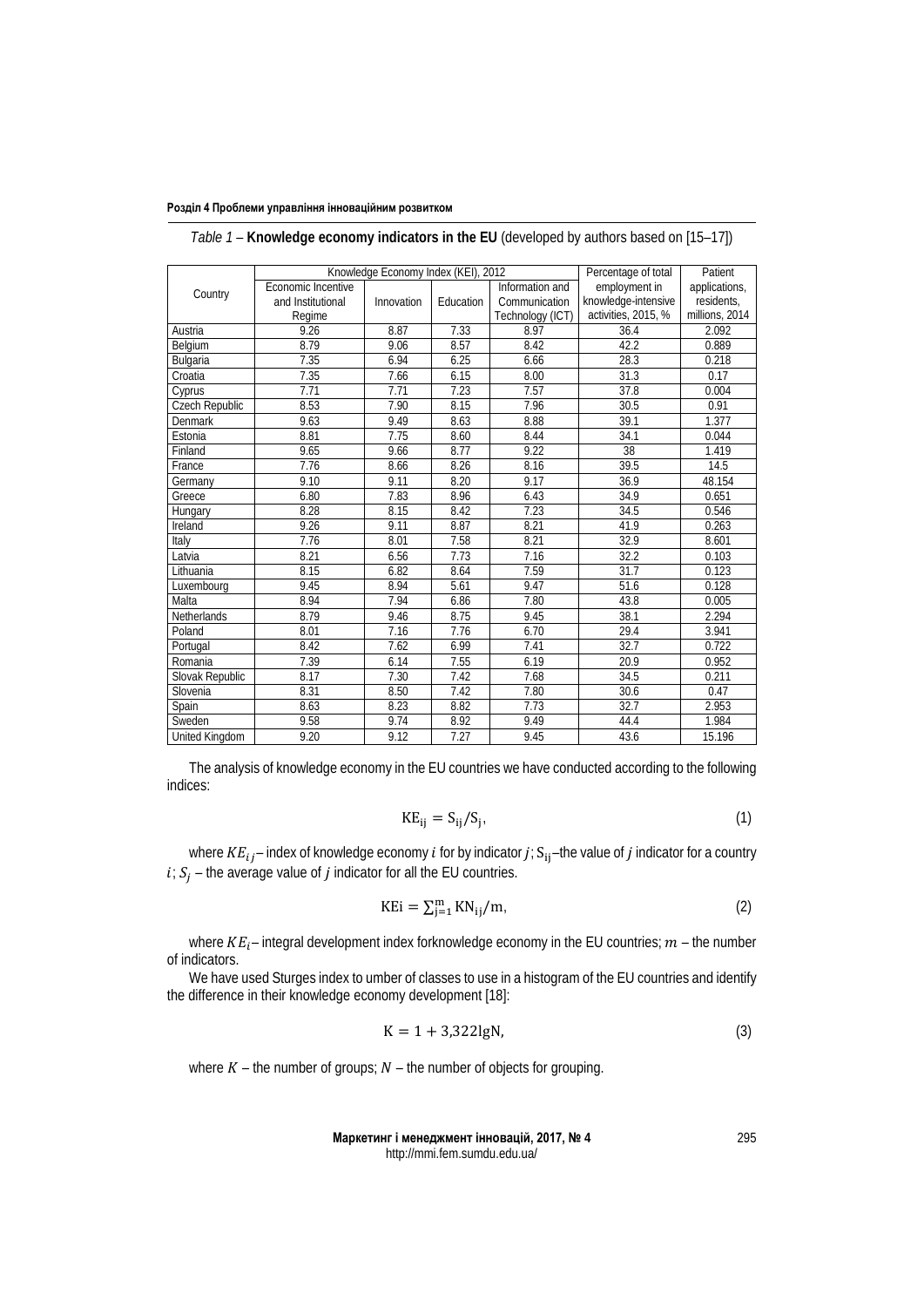

There have been identified 3 groups of the EU countries (figure 1 and 2).

*Figure* 1– **Frequency distribution histogram** (calculated by authors)



*Figure*2– **Evaluation of the development of knowledge economy in the EU byKEi index** (calculated by authors)

There have been identified three groups of the EU countries by the KEi index. The first group [the value of KEi index 0,63 – 1,06]: Belgium, Bulgaria, Croatia, Cyprus, Czech Republic, Estonia, Greece, Ireland, Hungary, Latvia, Lithuania, Luxembourg, Malta, Netherlands, Poland, Portugal, Romania, Slovak Republic, Slovenia, Spain. The second group [the value of KEi index 1,06 – 1,49]: Austria, Denmark, Finland, France, Italy, Sweden, United Kingdom. Into the third group fell only Germany with the value of KEi index 2,79.

The analysis has shown that the EU countries are mostly differed by percentage of total employment in knowledge-intensive activities and the number patient applications by residents.

It should be noted that in view of the need to be in agreement with the postindustrial economy and LisbonStrategy such disparities in the development of knowledge economy among the EU countries create unfavorable conditions for long-term growth as well as for fostering the region's competiveness and its ability to counter economic shocks. Furthermore, the values of Knowledge Economy Index in 1995 for many countries of the EU were higher than in 2012 [15]. Austria, Belgium, Denmark, Finland, France, Germany, Greece, Ireland, Italy, Luxembourg, Netherlands, Portugal, Sweden and United Kingdom have lost their positions since 1995. At the same time positive trends can be observed in transition countries. Such countries as Estonia, Czech Republic, Latvia, Lithuania, Slovak Republic, Poland, Hungary, Romania and Bulgaria have enhanced their positions but they as before lag far behind developed countries of the EU.

One of the significant driver of the strengthen knowledge economy is the creation of strong institutional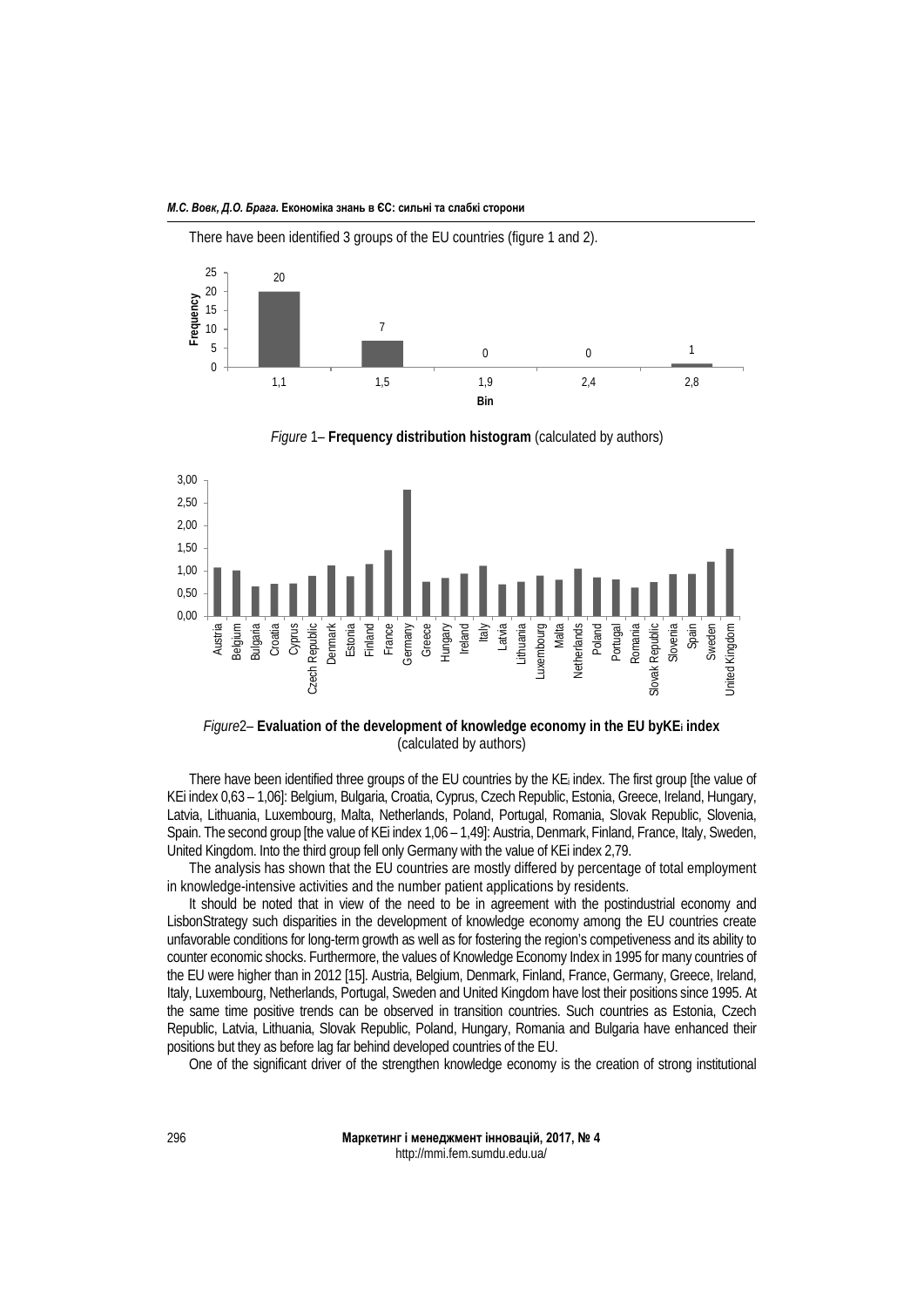bodies. According to the data of Global Innovation Index 2015 [19] United Kingdom (87,32), Sweden (90), Netherlands (91,88), Finland (95,84), Ireland (87,22), Luxembourg (83,54) and Denmark (93,13) stand at the ten top economies including through the "institutions" indicator. In the transition countries the values of the same indicator are mostly below: Latvia – 77, 7; Lithuania – 73, 6; Estonia – 80,8; Czech Republic – 76, 4; Poland – 75,3; Hungary – 73, 4; Romania – 69,7; Bulgaria – 69,7; Slovakia – 75, 1. Thus, for many countries the lack of the development of institutional bodies prevents to enhance knowledge economy competitive positions.

The other set of problems are problems of innovations commercialization. Today commercial capacity of innovation is crucial for all innovation process. Not only innovators are interested in successful commercialization but also investors that aim at investing resources in promising projects. Previous investigation has shown that in the EU countries effectiveness of commercialization depends on many factors such as quality of human capital, legal and institutional environment, interactions between parties of innovation process, including international relations, information and communication technologies.

According to the EU countries experience in commercialization of innovations, great attention should be paid to incentives. Such incentives include mainly two types: by nature of resource fund and by object of stimulation.

Moreover, the future success of commercialization depends also on goals of business, form of intellectual properly, budget of economic resources, system of risks, related to the specificity of the product, privacy questions, business reputation.

A great contribution to the overall process of commercialization makes a proper understanding and awareness of steps that facilitate promotions of innovations to the market. In particular, they can be generally divided into technology-oriented decisions and business-oriented decisions. The first group includes involvement by industrial groups in innovation project activities, technology transfer, capacity study, testing or demonstration activities, prototyping, pilot project development. The second group consists of development of business plan, market study, startup launch, capital investment, investment from public authorities. Thus, before introducing innovation to the market and considering its commercial potential, it is important to be aware of a number of barriers to commercialization of innovations. In light of this problem the results of the project Flash Eurobarometer 394 «The role of public support in the commercialization of innovations» are very useful[20]. The project has been conducted at the request of the Directorate-General for Enterprise and Industry in the 28 EU Member States as well as in Switzerland and the United States. It was planned to benchmark innovation activities in a variety of areas, and investigate barriers to commercialization, as well as the role of public funding in innovation (Figure 3).



*Figure 3* – **Barriers to commercialization of innovation** [14]

**Маркетинг і менеджмент інновацій, 2017, № 4** http://mmi.fem.sumdu.edu.ua/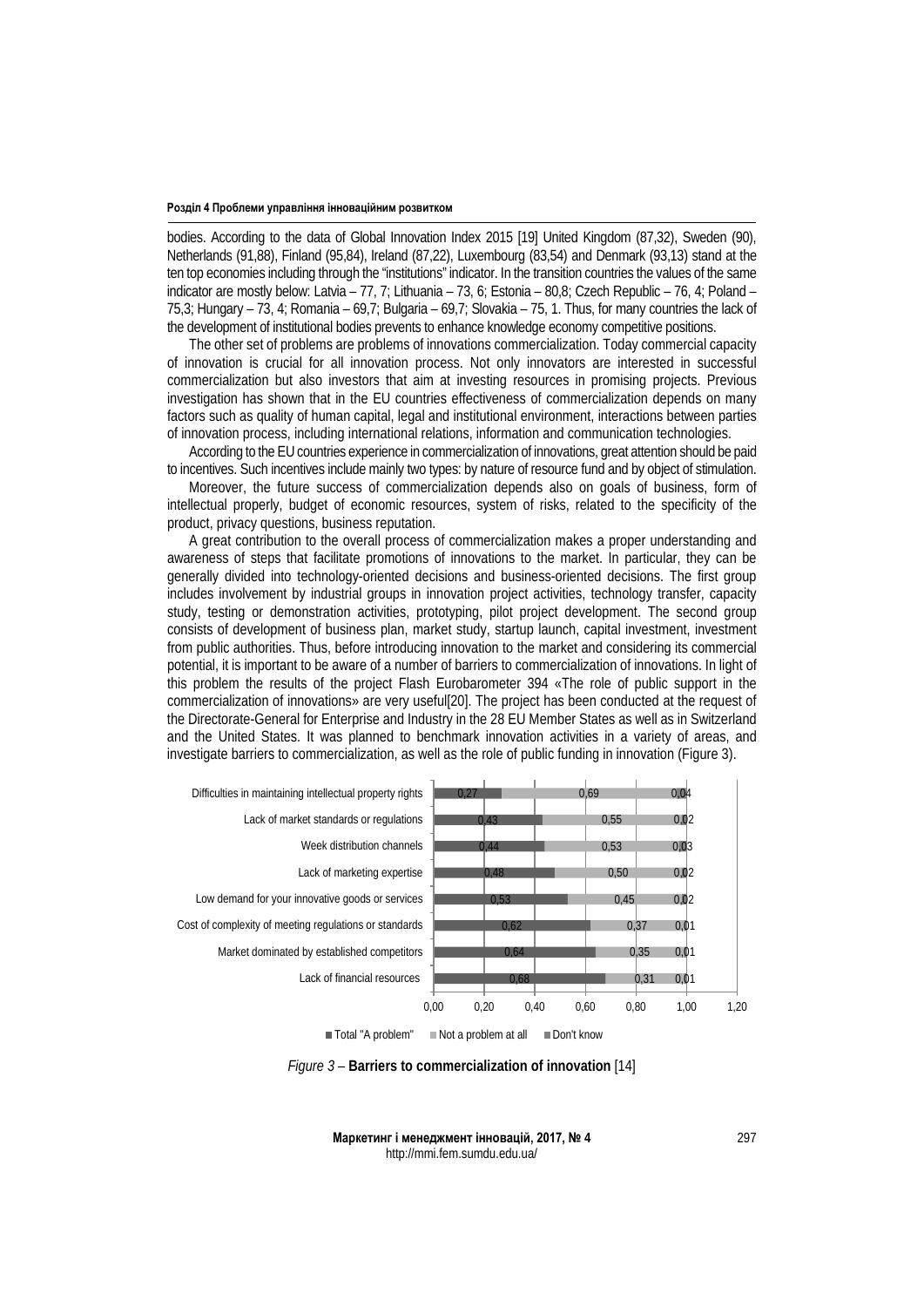## *М.С. Вовк, Д.О. Брага.* **Економіка знань в ЄС: сильні та слабкі сторони**

In view of the above, all actors of innovation process should take into account many factors that impact final financial success of commercialization. Thus, only after considering above-mentioned factors and barriers of commercialization process one should make a conclusion about commercialization capacity of innovation and its financial effectiveness.

**Conclusions and directions of further researches.**The analysis of strengths and weaknesses of knowledge economy of the EU has shown that the countries in the region differ in the level of the development of knowledge economy. There has been developed integral Knowledge Economy index (KEi) for analysis of knowledge economy in the EU. The index is based on the following knowledge economy indicators: three sub-indices of Knowledge Economy Index (KEI): Economic Incentive and Institutional Regime, Innovation, Education, Information and Communication Technology (ICT) and two separate indicators: Percentage of total employment in knowledge-intensive activities and Patient applications. According to KEi index the EU the countries fell into following groups. The first group [the value of KEi index 0,63 – 1,06]: Belgium, Bulgaria, Croatia, Cyprus, Czech Republic, Estonia, Greece, Ireland, Hungary, Latvia, Lithuania, Luxembourg, Malta, Netherlands, Poland, Portugal, Romania, Slovak Republic, Slovenia, Spain. The second group [the value of KEi index 1,06 – 1,49]: Austria, Denmark, Finland, France, Italy, Sweden, United Kingdom. Into the third group fell only Germany with the value of KEi index 2,79. The analysis has shown that the EU countries are mostly differed by percentage of total employment in knowledge-intensive activities and the number patient applications by residents.

The significant driver of the strengthen knowledge economy is the creation of strong institutional bodies and effective commercialization of innovations. According to the data of Global Innovation Index 2015 for many the EU countries the lack of the development of institutional bodies prevents to enhance knowledge economy competitive positions. The results of Flash Eurobarometer 394 have shown that the most significant barriers to commercialization of innovations in the EU countries are lack of financial resources, market dominated by established competitors and cost of complexity of meeting regulations or standards. Among other barriers is low demand for innovative goods or services, lack of marketing expertise, weak distribution channels, lack of market standards or regulations, difficulties in maintaining intellectual property rights. Thus, taking into account Lisbon strategy priorities measures are needed to support knowledge creation and business innovation in the EU countries for meeting international challenges.

Further research should be devoted to, mainly, two following questions which are remained unanswered: what kind of instruments should be developed for the EU´s innovation policy to be consistent with the objective of guarantee relevant, low-cost and accessible innovations? And, will the laws and regulations regarding innovation policy in the EU research programmes satisfy the Innovation Union's open approach to innovation, innovation brokering and patent pools?

4. Center for Economic Studies (CESifo).Knowledge Economy Index, 1995-2012 [Електронний ресурс]. – Режим доступу: https://www.cesifo-group.de/ifoHome/facts/DICE/Education-and-Innovation/Innovation/Knowledge-Creation-and-Innovation-Performance/knowledge-economy-index/fileBinary/knowledge-economy-index.xls.

5. Dutta S. World Intellectual Property Organization and Johnson Graduate School of Management (Cornell University) [Електронний ресурс] / S. Dutta, B. Lanvin, S. Wunsch-Vincent // The global innovation index 2016: winning with global innovation.. – Режим доступу: http://www.wipo.int/edocs/pubdocs/en/wipo\_pub\_gii\_2016.pdf.

6. European Commission Eurostat Database, Eurostat. [Електронний ресурс]. – Режим доступу: http://appsso.eurostat.ec.europa.eu/nui/show.do?dataset=htec\_kia\_emp2&lang=en.

7. European Commission. More research for Europe. Towards 3% of GDP.Final COM 499. Brussels: Commission of the

<sup>1.</sup> Avadikyan A., Cohendet P. Between market forces and knowledge based motives: the governance of defense innovation in the UK. / A. Avadikyan, P. Cohendet // The Journal of Technology Transfer. – 2009. – № 34 (5). – P. 490–504.

<sup>2.</sup> Balassa B.Trade Creation and Trade Diversion in the European Common Market / B. Balassa // The Economic Journal. – 1967. – № 77 (305). – P. 1.

<sup>3.</sup> Canoy M. The Single Market: Yesterday and Tomorrow [Електронний ресурс] / M. Canoy, R. Liddle, P. Smith // Bureau of European Policy Advisers (BEPA) European Commission. – Режим доступу: [http://citeseerx.ist.psu.edu/viewdoc/download?](http://citeseerx.ist.psu.edu/viewdoc/download?%20doi=10.1.1.586.2325&rep=rep1&type=pdf) [doi=10.1.1.586.2325&rep=rep1&type=pdf.](http://citeseerx.ist.psu.edu/viewdoc/download?%20doi=10.1.1.586.2325&rep=rep1&type=pdf)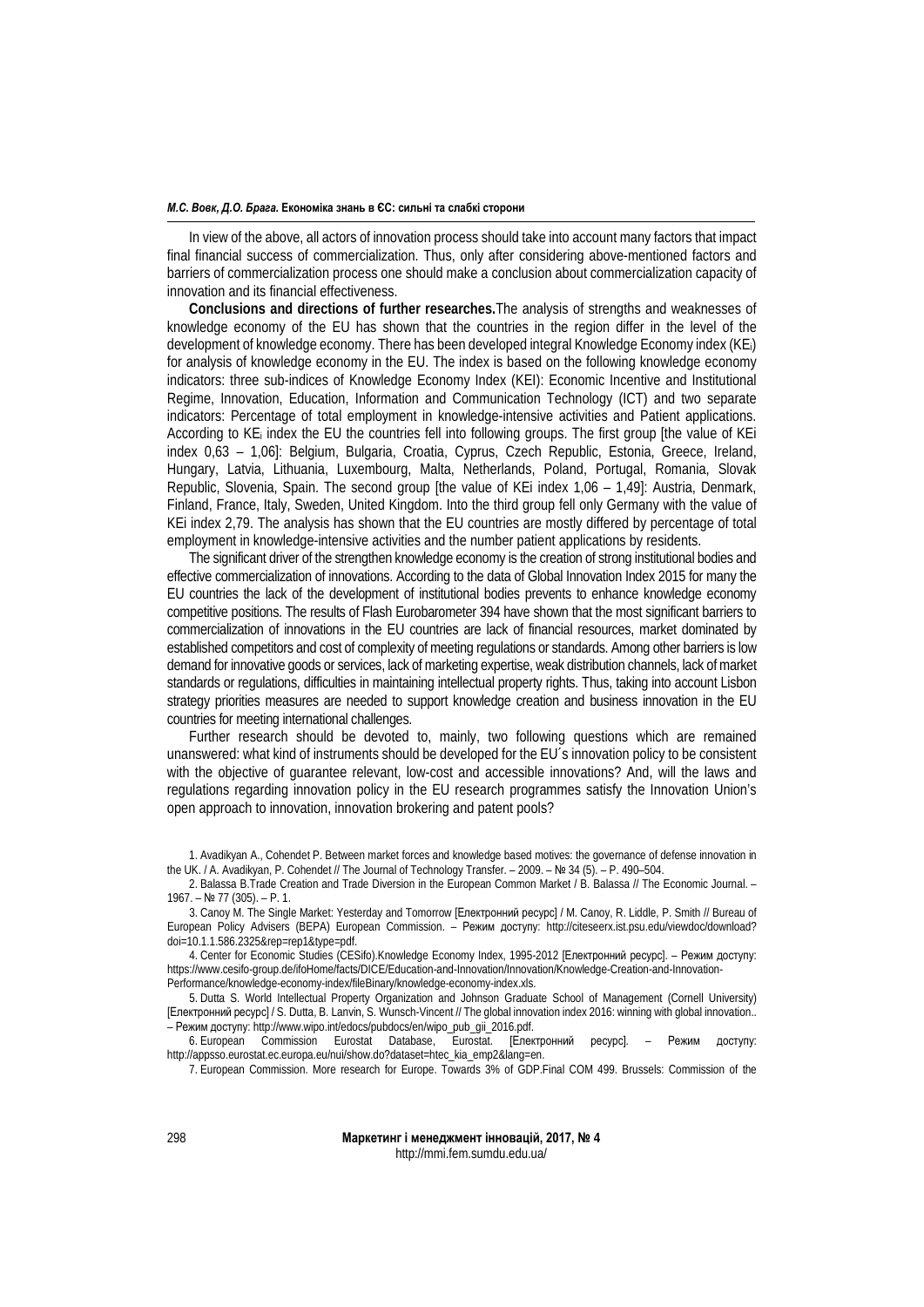European Communities. [Електронний ресурс]. – Режим доступу: http://ec.europa.eu/research/era/pdf/com3percent\_en.pdf.

8. European Commission. Investing in research: an action plan for Europe.Final COM 226. Brussels: Commission of the European Communities [Електронний ресурс]. – Режим доступу: http://ec.europa.eu/invest-in-research/pdf/226/en.pdf.

9. More research and innovation: a common approach; communication from the Commission to the Council, the European Parliament, the European Economic and Social Committee and the Committee of the Regions. Luxembourg: Office for Official Publications of the European Communities, 488 final. – 2005.

10. Europe 2020: A Strategy for Smart, Sustainable and Inclusive Growth: Communication from the Commission [Електронний ресурс]. - Режим доступу: http://ec.europa.eu/eu2020/pdf/COMPLET%20EN%20BARROSO%20%200620007%20http://ec.europa.eu/eu2020/pdf/COMPLET%20EN%20BARROSO%20%20%20007%20-%20Europe%202020%20-%20EN%20version.pdf.

11. European Commission and Directorate-General for the Internal Market.20 years of the European single market: together<br>new growth: main achievements. Luxembourg: EUR-OP [Електронний ресурс]. – Режим доступу: new growth: main achievements. Luxembourg: EUR-OP [Електронний ресурс]. http://ec.europa.eu/internal\_market/publications/docs/20years/achievements-web\_en.pdf.

12. European Council. Presidency Conclusions. Barcelona European Council. – 2002, 15 and 16 March. – Paragraph, 44, p. 19.

13. European Council.Presidency conclusions. Lisbon European Council. – 2016, 23 and 24 March 2000, European Council. [Електронний ресурс]. – Режим доступу: http://www.consilium.europa.eu/en/uedocs/cms\_data/docs/pressdata/en/ec/00100 r1.en0.htm.

14. FlashEurobarometer 394 and TNS Political & Social. FlashEurobarometer 394 'The role of public support in the commercialisation of innovations' [Електронний ресурс]. – Режим доступу:http://ec.europa.eu/public\_opinion/flash/fl\_394\_en.pdf.

15. Griffith R.The link between product market reform, innovation and EU macroeconomic performance [Електронний ресурс] / R. Griffith, R. Harrison, H. Simpson // Brussels European Commission, Directorate-General for Economic and Financial Affairs (European economy Economic papers, 243). – Режим доступу: [http://ec.europa.eu/economy\\_finance/publications/pages/](http://ec.europa.eu/economy_finance/publications/pages/) publication\_summary817\_en.htm.

16. Sturges H.A. The Choice of a Class Interval [Електронний ресурс] / H.A. Sturges // Journal of the American Statistical Association. – 1926. – № 21 (153). – Режим доступу: http://www.jstor.org/stable/2965501?origin=JSTOR-pdf.

[Електронний ресурс]. – Режим доступу: https://www.indexmundi.com/facts/indicators/IP.PAT.RESD/rankings.

18. Laforet S. Size, strategic, and market orientation affects on innovation / S. Laforet // Journal of Business Research. – 2008. – 61(7). – Р. 753–764.

19. Laperche B.The genesis of innovation: systemic linkages between knowledge and the market / B. Laperche, D. Uzunidis, G.N. Von Tunzelmann // Cheltenham, UK; Northampton, MA: Edward Elgar (New horizons in the economics of innovation, 10). – 2008.

20. Milhaupt C.J. Market for Innovation in the United States and Japan: Venture Capital and the Comparative Corporate Governance Debate / C.J. Milhaupt // Nw. UL Rev. – 1996. – 91(1). – Р. 865.

1. Avadikyan, A., & Cohendet, P. (2009). Between market forces and knowledge based motives: the governance of defense innovation in the UK. *The Journal of Technology Transfer*, *34 (5)*, 490–504.

2. Balassa, B. (1967). Trade Creation and Trade Diversion in the European Common Market.*The Economic Journal*, *77 (305)*, 1.

3. Canoy, M., Liddle, R., & Smith, P. (2007). The Single Market: Yesterday and Tomorrow. *Bureau of European Policy Advisers (BEPA) European Commission*. Retrieved fro[mhttp://citeseerx.ist.psu.edu/viewdoc/download?doi=10.1.1.586.2325&rep=rep1&type=pdf.](http://citeseerx.ist.psu.edu/viewdoc/download?doi=10.1.1.586.2325&rep=rep1&type=pdf)

4. Center for Economic Studies (CESifo) (2012). Knowledge Economy Index, 1995-2012*. cesifo-group.de*. Retrieved from: https://www.cesifo-group.de/ifoHome/facts/DICE/Education-and-Innovation/Innovation/Knowledge-Creation-and-Innovation-Performance/knowledge-economy-index/fileBinary/knowledge-economy-index.xls.

5. Dutta, S., Lanvin, B., & Wunsch-Vincent, S. (2016). World Intellectual Property Organization and Johnson Graduate School of Management (Cornell University). The global innovation index 2016: winning with global innovation. *wipo.int*. Retrieved from: http://www.wipo.int/edocs/pubdocs/en/wipo\_pub\_gii\_2016.pdf.

6. European Commission (2015). Eurostat Database, Eurostat. *appsso.eurostat.ec.europa.eu*. Retrieved from: http://appsso.eurostat.ec.europa.eu/nui/show.do?dataset=htec\_kia\_emp2&lang=en.

7. European Commission (2002). More research for Europe. Towards 3% of GDP*. ec.europa.eu.* Retrieved from: http://ec.europa.eu/research/era/pdf/com3percent\_en.pdf.

8. European Commission (2003). Investing in research: an action plan for Europe. *ec.europa.eu.* Retrieved from: http://ec.europa.eu/invest-in-research/pdf/226/en.pdf.

9. European Commission (2005). *More research and innovation: a common approach; communication from the Commission to the Council, the European Parliament, the European Economic and Social Committee and the Committee of the Regions*. Luxembourg: Office for Official Publications of the European Communities, 488 final.

10. European Commission (2010). Europe 2020: A Strategy for Smart, Sustainable and Inclusive Growth: Communication from the Commission. *ec.europa.eu*. Retrieved from: http://ec.europa.eu/eu2020/pdf/COMPLET%20EN%20BARROSO%20%20%20007%20- %20Europe%202020%20-%20EN%20version.pdf.

11. European Commission and Directorate-General for the Internal Market (2012). 20 years of the European single market: together for new growth: main achievements. *ec.europa.eu*. Retrieved from: [http://ec.europa.eu/internal\\_market/publications/docs/](http://ec.europa.eu/internal_market/publications/docs/) 20years/achievements-web\_en.pdf.